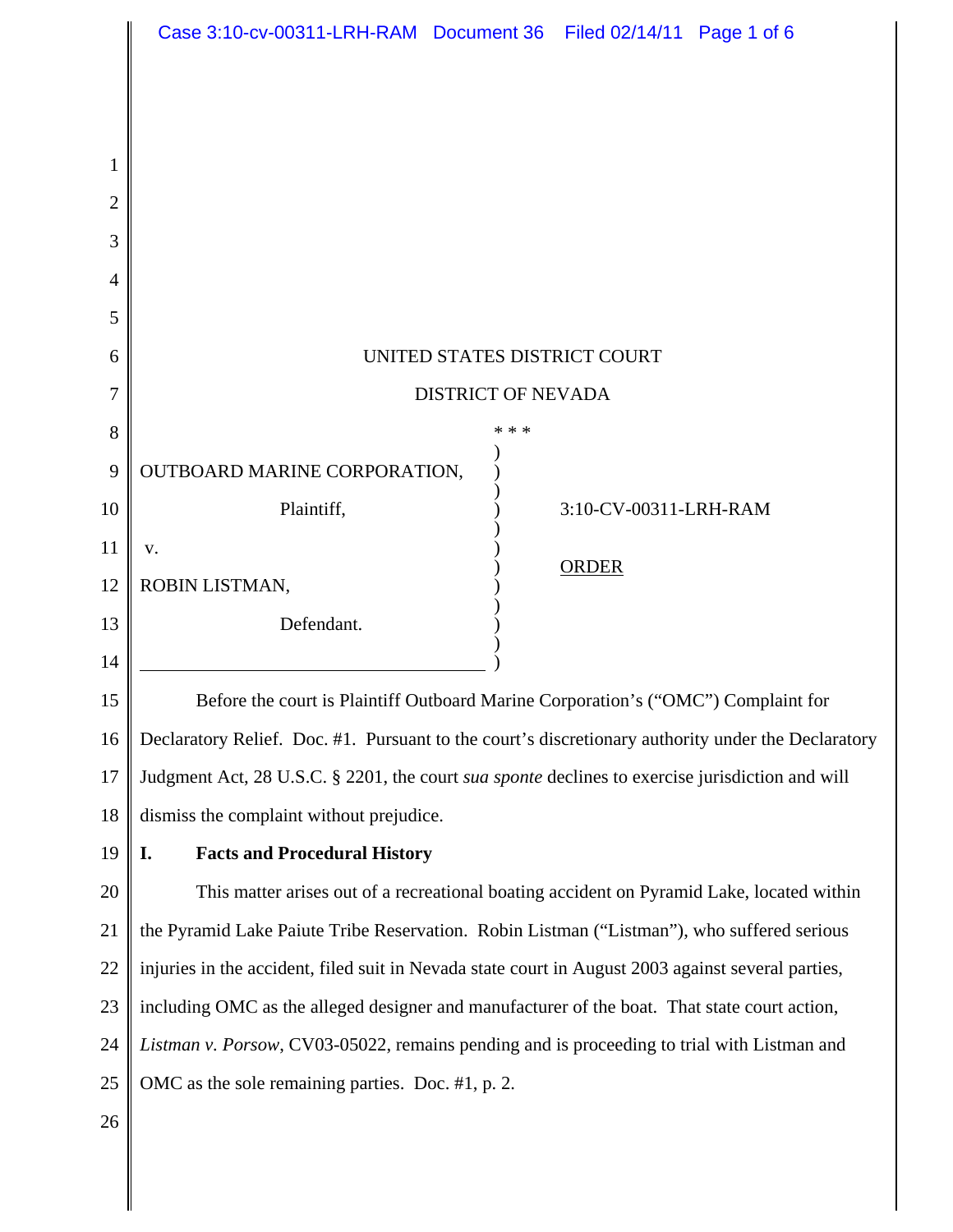1 2 3 4 5 6 7 8 9 10 11 12 13 14 15 16 Almost seven years after the *Listman* state court action was filed, on May 25, 2010, OMC filed the instant federal complaint for declaratory relief pursuant to 28 U.S.C. § 2201 and Fed. R. Civ. P. 57. Doc. #1, p. 2. OMC's complaint prays for (1) an order abating and staying the *Listman* state court action pending this court's disposition of this declaratory judgment action, and (2) a declaration that Listman is precluded from pursuing damages under any theory of strict products liability in the pending state court action and is limited to only a claim for negligence. *Id.* at 11. OMC's request for such declaratory relief is premised on its contentions that Listman's products liability action is subject to the Fallon Paiute Shoshone Indian Tribes Water Rights Settlement Act of 1990 ("Settlement Act"), U.S. Pub.L. No. 101-618, 104 Stat. 3289; that the Settlement Act grants to the Paiute Tribe the sole and exclusive authority to establish rules and regulations governing boating on Pyramid Lake; and that the Pyramid Lake Tribal Code allows recovery only under negligence principles and does not provide for the imposition of strict products liability. Doc. #1, p. 4. OMC further contends that the state court has failed to address this issue of federal preemption and tribal law despite OMC's attempts to raise it in a motion for summary judgment, and that given the state court's inaction and that the issue concerns the application of a federal statute, the issue is best left for determination by this federal court. *Id.*

17 18 19 20 21 22 23 24 25 Listman counters that the state court already determined the issue in an order dated July 16, 2008, the pertinent part of which states: "Defendant [OMC] presented several other grounds for his motion which the court concluded lacked merit but since the court is ruling on the Nevada law ground and its ruling will dispose of the action, the other grounds presented will not be addressed." Doc. #1, Ex. C at 4. Focusing on the "court concluded lacked merit" language of the state court's order, on July 13, 2010, Listman filed a motion to dismiss OMC's federal complaint on res judicata grounds. Doc. #22. OMC opposes the motion, arguing *inter alia* that by stating that the other issues "will not be addressed," the state court did not reach or resolve the issue of federal preemption and tribal law presented in OMC's state court motion and federal complaint. Doc. #27.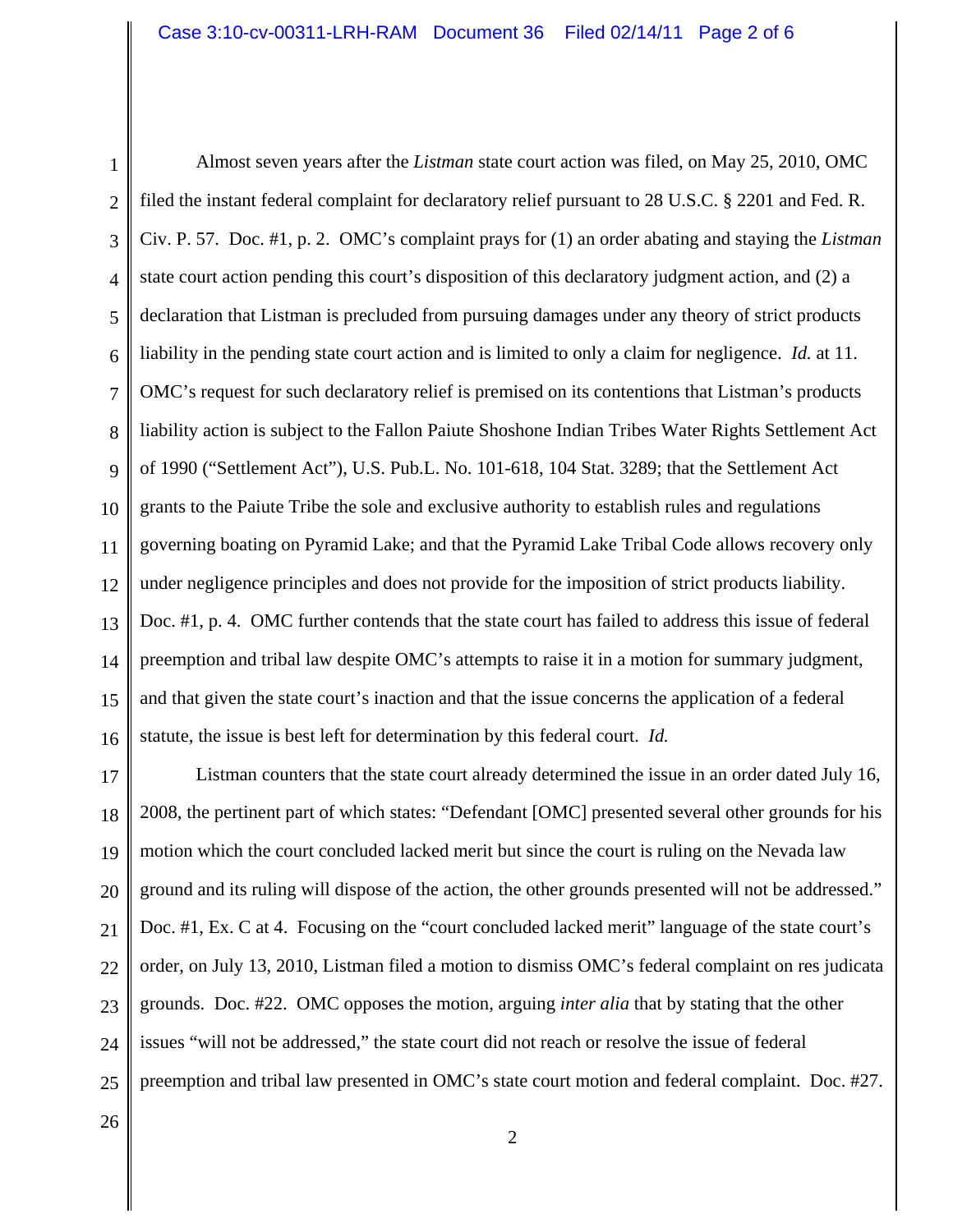1 2 3 4 5 6 7 8 9 10 11 12 13 Following briefing on Listman's motion to dismiss, on August 30, 2010, Listman filed a supplemental memorandum notifying this court of another order issued by the state court on August 26, 2010. Doc. #32, Ex. A. On July 14, 2010, one day after Listman's motion to dismiss was filed in this court, OMC filed in state court a motion to dismiss for lack of subject matter jurisdiction based on OMC's contentions that Listman's suit is subject to exclusive tribal jurisdiction and that Listman had failed to exhaust tribal remedies. Doc. #28 (Ex. A to Doc. #27). The state court's August 26 order denied OMC's motion, holding that Listman's products liability action is not subject to tribal jurisdiction under any theory. Doc. #32, Ex. A at 3, 10. OMC then moved to strike Listman's supplemental memorandum, arguing *inter alia* that the state court's order does not support Listman's motion to dismiss because the tribal jurisdiction issue resolved by the state court is distinct from the "choice of law" or "federal preemption" issue presented in this federal declaratory relief action. Doc. #33, pp. 2-3. Both Listman's motion to dismiss and OMC's motion to strike remain pending before this court.

14

## **II. Discussion**

15 16 17 18 19 20 21 22 23 24 25 The Declaratory Judgment Act provides that a federal court with subject matter jurisdiction "may declare the rights and other legal relations of any interested party seeking such declaration, whether or not further relief is or could be sought." 28 U.S.C.  $\S$  2201(a). However, a district court is "under no compulsion to exercise that jurisdiction." *Brillhart v. Excess Ins. Co. of Am.*, 316 U.S. 491, 494 (1942). Given its use of the permissive "may," "the Declaratory Judgment Act has been understood to confer on federal courts unique and substantial discretion in deciding whether to declare the rights of litigants." *Wilton v. Seven Falls Co.*, 515 U.S. 277, 286 (1995). Thus, in the exercise of its discretion, a district court may decline to exercise jurisdiction over a declaratory relief action even though subject matter jurisdiction is otherwise proper. *Snodgrass v. Provident Life & Accident Ins. Co.*, 147 F.3d 1163, 1166 (9th Cir. 1998); *Gov't Emps. Ins. Co. v. Dizol*, 133 F.3d 1220, 1223 (9th Cir. 1998) (en banc).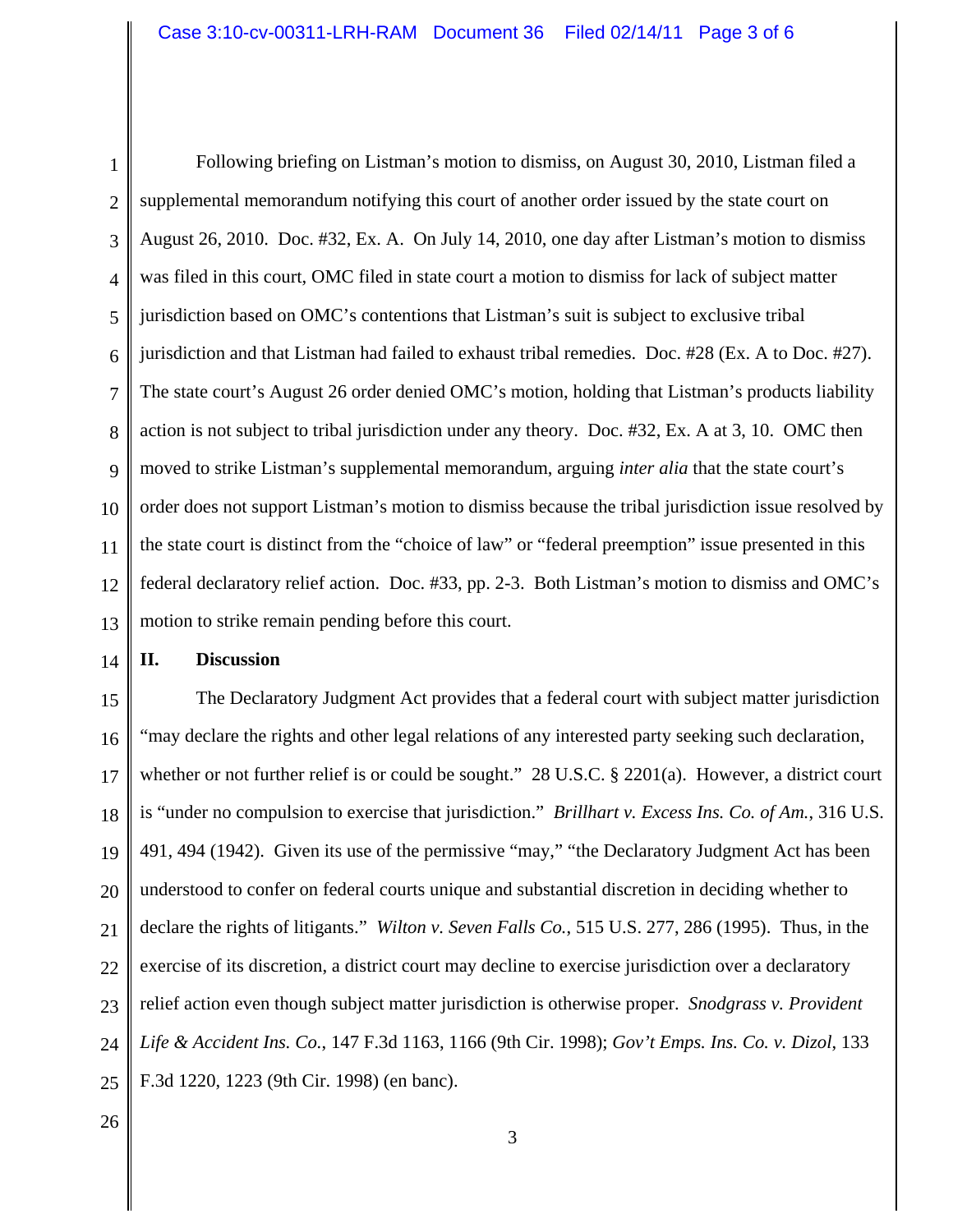1 2 3 4 5 6 7 8 9 10 11 12 "In the declaratory judgment context, the normal principle that federal courts should adjudicate claims within their jurisdiction yields to considerations of practicality and wise judicial administration." *Wilton*, 515 U.S. at 288. Under the *Brillhart* factors, in considering whether to entertain a declaratory relief action, a district court should avoid needless determination of state law issues, discourage litigants from filing declaratory actions as a means of forum shopping, and avoid duplicative litigation. *Dizol*, 133 F.3d at 1225. These factors are not exhaustive, however. Other considerations may include whether the declaratory action will settle all aspects of the controversy; whether it will serve a useful purpose in clarifying the legal relations at issue; whether it is being sought merely for the purposes of procedural fencing or to obtain a res judicata advantage; whether it will result in entanglement between the federal and state court systems; the convenience of the parties; and the availability and relative convenience of other remedies. *Id.* at 1225 n.5.

13 14 15 16 17 18 19 20 21 22 23 Declaratory relief abstention is not required by the mere pendency of a related state court action, nor is there a presumption favoring abstention in declaratory actions generally. *Id.* However, "federal courts should generally decline to entertain reactive declaratory actions." *Id.* "If there are parallel state proceedings involving the same issues and parties pending at the time the federal declaratory action is filed, there is a presumption that the entire suit should be heard in state court." *Id.* (citing *Chamberlain v. Allstate Ins. Co.*, 931 F.2d 1361, 1366-67 (9th Cir. 1991)). Further, it may constitute an abuse of discretion for a federal court to grant declaratory relief solely to preempt a state court's ruling on an issue of federal law. *See Exxon Shipping Co. v. Airport Depot Diner, Inc.*, 120 F.3d 166, 169-70 (9th Cir. 1997). "Declaratory relief is not authorized so that lower federal courts can sit in judgment over state courts, and it is not a substitute for removal." *Id.* at 170.

24 25 Here, OMC's complaint for declaratory relief is expressly designed to preempt a state court's ruling on an issue of federal law in a pre-existing and parallel state proceeding involving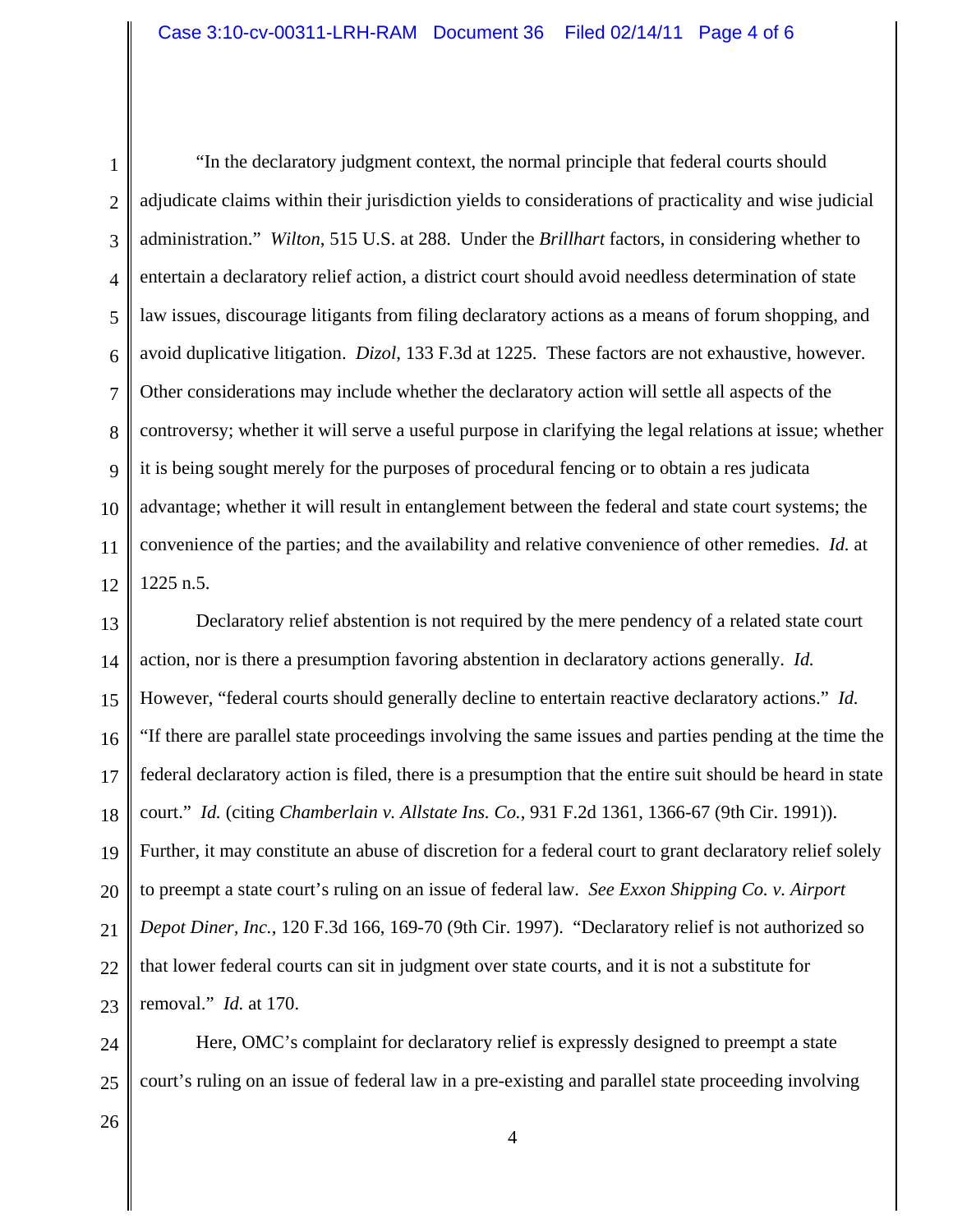1 2 3 4 5 6 7 8 9 10 11 12 the same issues and parties. According to OMC's own representations, OMC and Listman are the sole remaining parties in the *Listman* state court action and the only parties to this federal action, and the issue presented for resolution by this court is identical to the issue presented to the state court for resolution and will determine the claims that are available to Listman in the state court action. In other words, OMC asks this court to directly intervene in and direct the course of the state court litigation. But going even further, OMC also asks this court to direct the state court to halt its proceedings pending this court's resolution of the issue pending in that court. OMC's request for federal intervention is not based on the state court's lack of authority to determine its jurisdiction and the applicability of federal and tribal law to Listman's claims. Rather, OMC itself submitted those issues to the state court for resolution and complains only that, in OMC's own interpretation of the state court's orders, the state court has not yet expressly resolved the federal preemption/choice of law issue. Doc. #1, p. 4; *see also* Doc. #27, p. 2-3; Doc. #33, p. 2-3.

13 14 15 16 17 18 19 20 21 22 23 Contrary to OMC's contention, this court's granting of declaratory relief would not serve a useful purpose by merely clarifying the legal relations at issue in the state court action. *See* Doc. #1, p. 4-5. More accurately, it would preempt and frustrate the state court's resolution of an issue at the very heart of those proceedings, give OMC a res judicata advantage in that forum, needlessly duplicate the state court proceedings, improperly entangle the federal and state court systems, and encourage federal forum shopping by state court litigants outside the bounds of the removal act. *See Exxon*, 120 F.3d at 170; *see also Mitcheson v. Harris*, 955 F.2d 235, 238-39 (4th Cir. 1992). This court will not countenance such use of the Declaratory Judgment Act as a means of forum shopping aimed at preempting ongoing proceedings in state court, even where the dispute involves an issue of federal law. *See Exxon*, 120 F.3d at 169-70. The court therefore declines to exercise its jurisdiction under the Declaratory Judgment Act.

24 25 Regarding whether to stay or dismiss a declaratory action, "a stay will often be the preferable course, because it assures that the federal action can proceed without risk to a time bar if